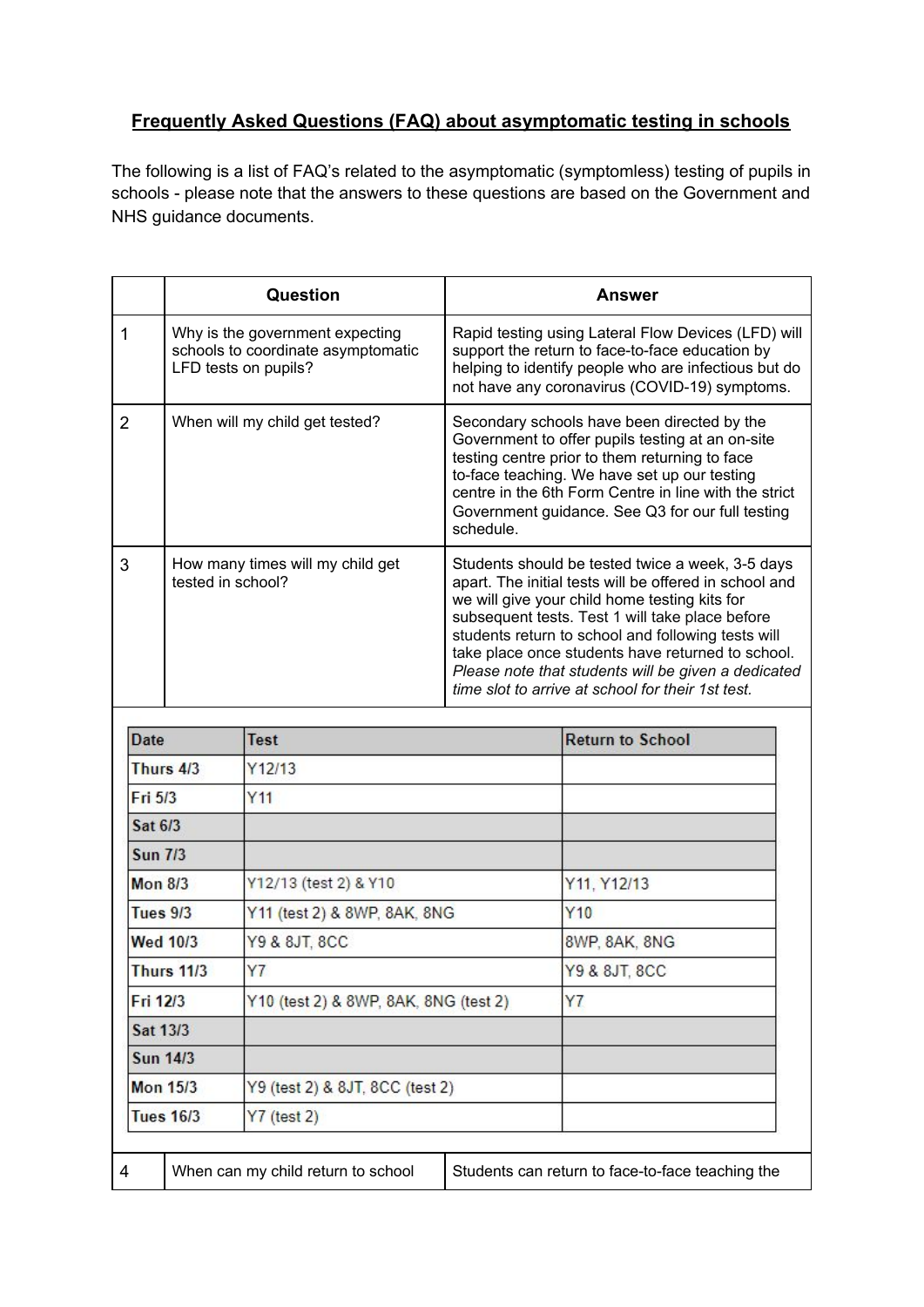|                | for face-to-face teaching?                                                                                 | day after they have had their first test, subject to<br>receiving a negative test result.                                                                                                                                                                                                                                                                                        |
|----------------|------------------------------------------------------------------------------------------------------------|----------------------------------------------------------------------------------------------------------------------------------------------------------------------------------------------------------------------------------------------------------------------------------------------------------------------------------------------------------------------------------|
| 5              | Will my child have the opportunity to<br>undertake LFD tests after they have<br>had their tests in school? | After the tests in school we will be moving to a<br>home testing system. Tests will be provided by the<br>Government to the school no earlier than w/b 8th<br>March and we will distribute these accordingly.                                                                                                                                                                    |
| 6              | Is it compulsory for pupils to be<br>tested?                                                               | The government has stated that 'Testing is<br>voluntary; however, we would encourage everyone<br>to participate in the asymptomatic testing<br>programme to help break transmission links by<br>identifying those who may be carrying the virus<br>unknowingly.' Pupils not undergoing testing should<br>attend school in line with your phased return<br>arrangements. (See Q3) |
| $\overline{7}$ | Do parents/carers have to give<br>consent for their child to be tested?                                    | Yes - links to the consent form have been sent out<br>via MyEd. Please return the completed consent<br>form to testing@kingethelbert.kent.sch.uk                                                                                                                                                                                                                                 |
|                |                                                                                                            | Students aged 18 or over can give consent for<br>themselves but still need to sign and return a<br>consent form.                                                                                                                                                                                                                                                                 |
| 8              | Is it possible for consent to be given<br>over the phone?                                                  | No, we require the consent form to be completed<br>and returned to us following the procedure in Q7.                                                                                                                                                                                                                                                                             |
| 9              | What happens if my child tests<br>positive when tested using the LFD<br>test?                              | If a student tests positive after their first test then<br>they will need to follow government guidelines and<br>get a PCR test and self isolate at home for 10<br>days. See here for full guidance:                                                                                                                                                                             |
|                |                                                                                                            | https://www.gov.uk/government/publications/covid-<br>19-stav-at-home-quidance/stav-at-home-quidance-<br>for-households-with-possible-coronavirus-covid-19<br>-infection                                                                                                                                                                                                          |
|                |                                                                                                            | If your child tests positive following subsequent<br>on-site tests then they will be asked to isolate in a<br>designated area until a parent/carer can collect<br>them and they should then follow the above<br>government guidelines.                                                                                                                                           |
| 10             | What happens if my child tests<br>negative, but has coronavirus<br>symptoms?                               | If your child has any symptoms of Covid 19 at any<br>point then they should immediately follow the<br>government guidance. The LFD test should not be<br>used in this instance and a PCR test should be<br>booked in order to confirm results.                                                                                                                                   |
|                |                                                                                                            | Details are below for booking a test or checking<br>symptoms:                                                                                                                                                                                                                                                                                                                    |
|                |                                                                                                            | https://www.nhs.uk/conditions/coronavirus-covid-1<br>9/                                                                                                                                                                                                                                                                                                                          |
| 11             | How will home testing work?                                                                                | Both pupils and staff in secondary schools<br>will be supplied with LFD test kits to<br>self-swab and test themselves twice a                                                                                                                                                                                                                                                    |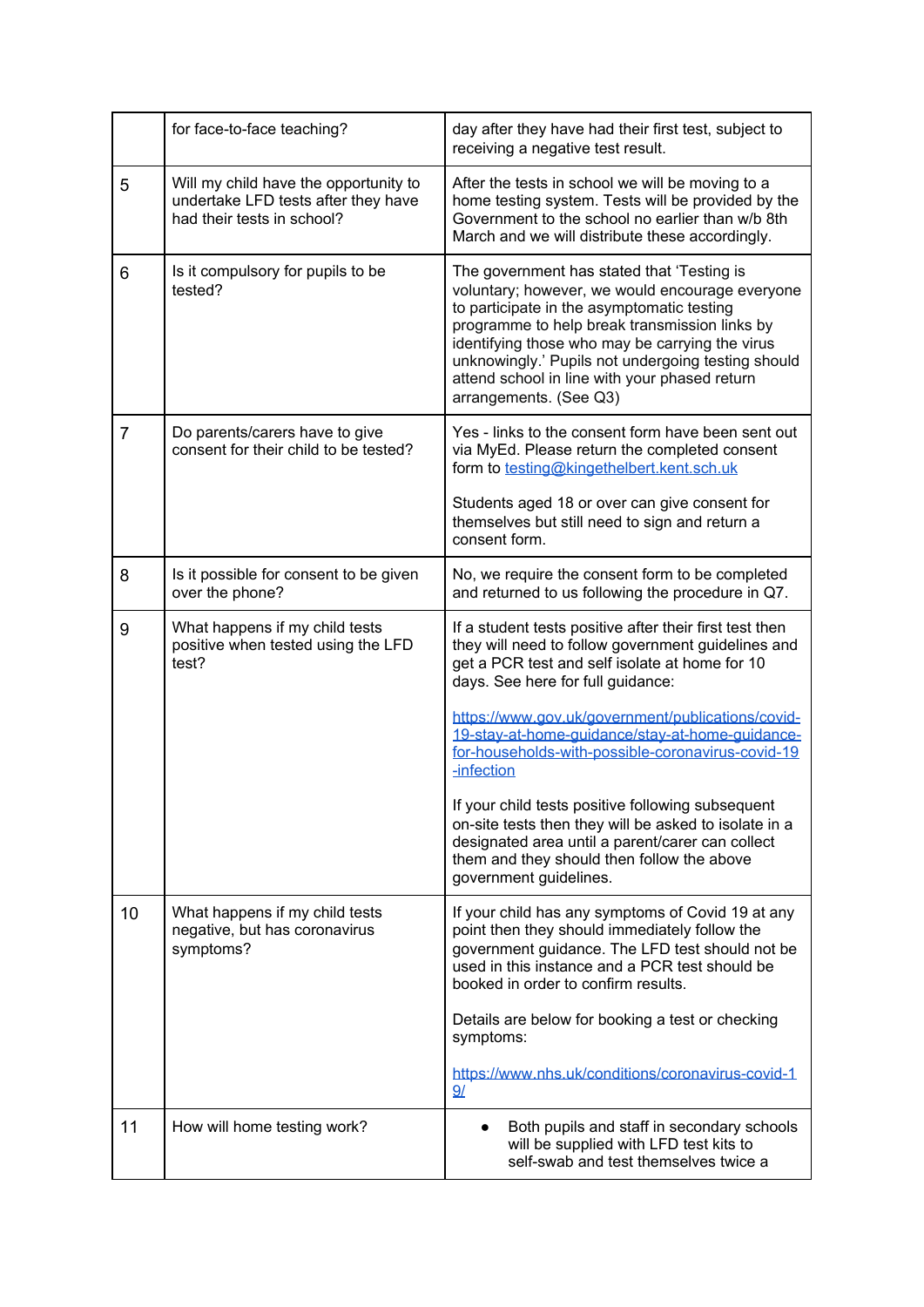|    |                                                                                  | week at home.                                                                                                                                                                                                                                                                                                                                                                                                                                                                                                                                                                                                                                                            |
|----|----------------------------------------------------------------------------------|--------------------------------------------------------------------------------------------------------------------------------------------------------------------------------------------------------------------------------------------------------------------------------------------------------------------------------------------------------------------------------------------------------------------------------------------------------------------------------------------------------------------------------------------------------------------------------------------------------------------------------------------------------------------------|
|    |                                                                                  | Pupils must report their result to NHS Test<br>and Trace as soon as the test is<br>completed either online or by telephone as<br>per the instructions in the home test kit.                                                                                                                                                                                                                                                                                                                                                                                                                                                                                              |
|    |                                                                                  | Pupils should also share their result,<br>whether void, positive or negative, with<br>their school to help with contact tracing -<br>we will be in contact as to the mechanism<br>to do this in due course.                                                                                                                                                                                                                                                                                                                                                                                                                                                              |
|    |                                                                                  | Pupils aged 18 and over should self-test<br>and report the result, with assistance if<br>needed.                                                                                                                                                                                                                                                                                                                                                                                                                                                                                                                                                                         |
|    |                                                                                  | Adolescents should self-test and report<br>with adult                                                                                                                                                                                                                                                                                                                                                                                                                                                                                                                                                                                                                    |
| 12 | What happens if my child tests<br>positive for Covid19 on a home testing<br>kit? | Pupils with a positive LFD test will need to<br>self-isolate in line with current government<br>guidelines<br>A PCR test will need to be arranged either<br>by booking into a local test centre or<br>ordering a postal test to confirm result<br>Those with a negative test result can<br>continue to attend school as normal<br>following the protective measures in place<br>on site                                                                                                                                                                                                                                                                                  |
| 13 | What happens if someone tests<br>positive for Covid19 in school?                 | The Government guidance states: '(schools) must<br>send home those people who have been in close<br>contact with the person who has tested positive,<br>advising them all to self-isolate immediately and<br>for the next 10 full days counting from the day after<br>contact with the individual who tested positive.                                                                                                                                                                                                                                                                                                                                                   |
| 14 | What is meant by the term close<br>contact when talking about COVID19?           | The Government states that close contact means:<br>anyone who lives in the same household<br>as someone with coronavirus (COVID-19)<br>symptoms or who has tested positive for<br>coronavirus (COVID-19)<br>anyone who has had any of the following<br>types of contact with someone who has<br>tested positive for coronavirus (COVID-19)<br>with a PCR or LFD test:<br>face-to-face contact including being<br>coughed on or having a face-to-face<br>conversation within 1 metre<br>been within 1 metre for 1 minute or longer<br>without face-to-face contact<br>sexual contacts<br>been within 2 metres of someone for more<br>than 15 minutes (either as a one-off |